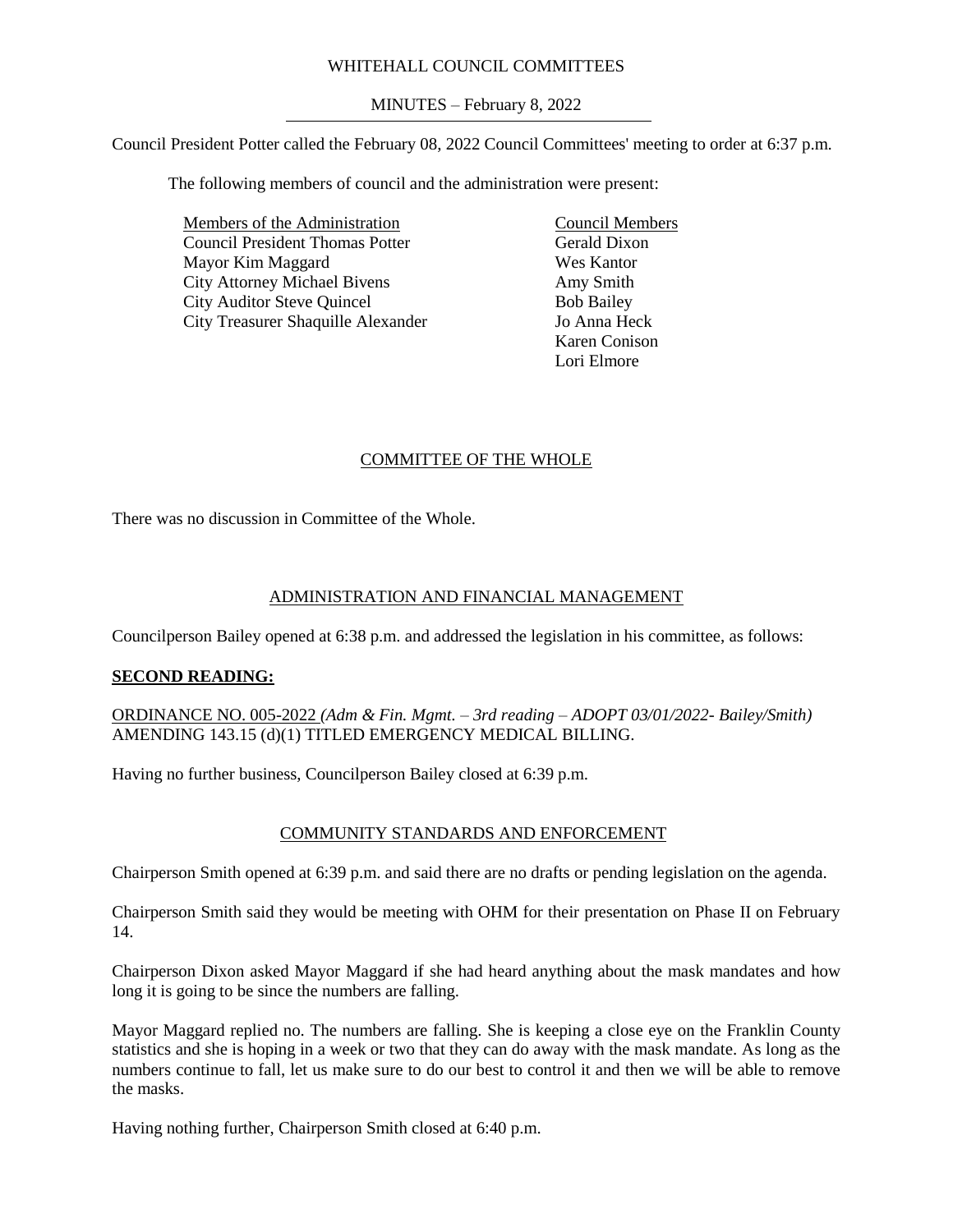### COMMUNITY AND ELDER ADVOCACY

Chairperson Dixon opened at 6:40 p.m. and said there are no drafts or pending legislation on the agenda.

Chairperson Dixon said there is free bingo on Wednesdays at the Whitehall Senior Center.

Chairperson Elmore asked Mayor Maggard if Buckeye Ranch is still going to be a warming center.

Mayor Maggard replied no. That was for the snowstorm we were expecting if the power lines went down.

Chairperson Heck said the Mask-up Whitehall; the free mask distribution is February 15 from five to eight pm at City Hall.

Having no further business, Chairperson Dixon closed at 6:42 p.m.

### ECONOMIC DEVELOPMENT

Chairperson Kantor opened at 6:42 p.m. and said there are no drafts or pending legislation on the agenda.

There was no discussion in Economic Development.

Having nothing further, Chairperson Kantor closed at 6:42 p.m.

#### INFRASTRUCTURE, MAINTENANCE AND SERVICE

Chairperson Conison opened at 6:42 p.m. and addressed the legislation in her committee, as follows:

#### **SECOND READING:**

RESOLUTION NO. 008-2022 *(Infra, Maint. & Serv. – 2nd reading – ADOPT 02/15/2022–Conison/Kantor)* AUTHORIZING THE MAYOR TO ENTER INTO AN AGREEMENT(S) WITH THE OHIO DEPARTMENT OF TRANSPORTATION (ODOT) FOR IMPROVEMENTS AT THE MAIN STREET AND HAMILTON ROAD INTERSECTION AND DECLARING AN EMERGENCY.

Chairperson Kantor said the Road Warriors did an amazing job with the snowstorm last week.

There was discussion on the residual effect of plowing the streets and the forming of an icy crust in everyone's driveway especially the elderly. The conclusion was that neighbors should be helping neighbors.

Having nothing further, Chairperson Conison closed at 6:46 p.m.

#### PUBLIC SAFETY

Chairperson Elmore opened at 6:47 p.m. and said there are no drafts or pending legislation on the agenda.

There was no discussion in Public Safety.

Having nothing further, Chairperson Elmore closed at 6:47 p.m.